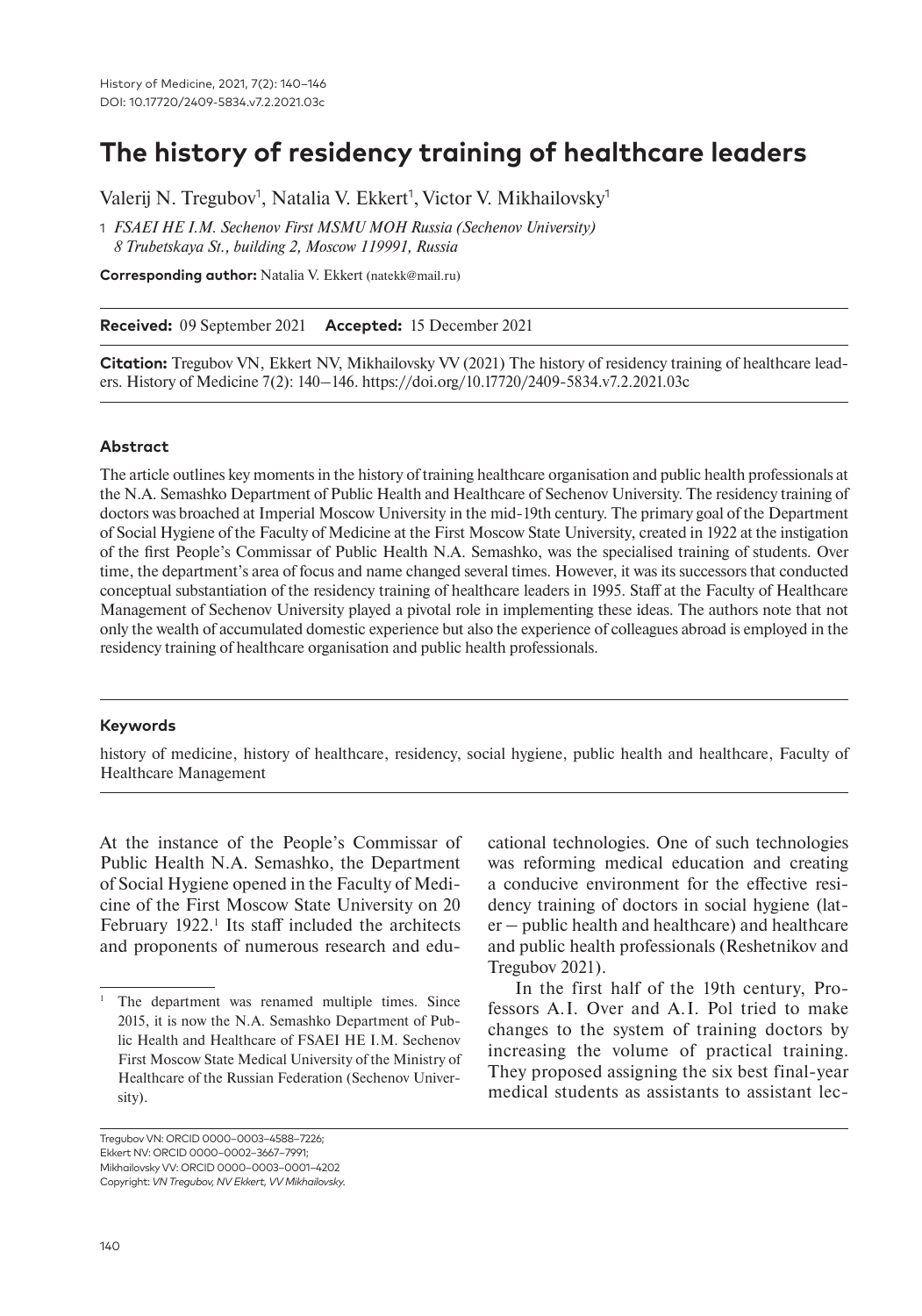turers and junior scientific assistants at hospital clinics. These students, whom they referred to as "clinical" students, would live at hospitals and visit patients in the wards assigned to their supervisors several times a day. This marked the beginning of the two-year assistantship, which became the blueprint of modern-day medical residency<sup>2</sup> (Bannova, Vasilyev, Lutkovskaya 2016).

However, this type of training doctors did not gain traction. Documents from the Central State Archives of the City of Moscow (TsGA Moskvy) show that in 1925, there were 46 residents who had graduated from the Faculty of Medicine of the First Moscow State University, in  $1926 - 49$ , in  $1927 - 46$ , in  $1928 - 19$ , and none in 1929.3

After the establishment of the First Moscow Medical Institute in 1930 (Reshetnikov and Tregubov 2021), the training of residents commenced based on the order of the Council of People's Commissars of the RSFSR "On field trips for doctors" (1927) and the Central Executive Committee of the USSR "On the training of doctors" (1934). The order of the People's Commissariat of Public Health "On medical residency" was issued in February 1928 and was subsequently revised several times. However, its key provisions regarding the residency of doctors below the age of 35 with at least three years of work experience and the best graduates of medical universities, the preference of accepting doctors from major clinics and rural areas, as well as recipients of the "Excellent Worker of Public Health" badge for residency training, etc., remained unchanged (Khilmonchik 2017).

Numerous works of researchers and medical practitioners are devoted to the residency training of doctors.4 However, most of them deal with the improvement of teaching methods in medical residency and virtually do not touch upon the historical aspects of the establishment and training of healthcare leaders.

This was largely because doctors who had only a clinical education were previously allowed to take up leadership positions in healthcare. They would subsequently gain the necessary knowledge of running a medical organisation via an internship and further professional education.5

The increasing volume and complexity of the tasks that heads of medical organisations had to grapple with routinely meant they not only had to master methods of managing the medical industry but also acquire basic knowledge in a range of disciplines, such as economics, law, psychology, and pedagogy. They also had to develop leadership skills (Ivanov and Malkina 2018; Naygovzina, Konanykhina, Kochubey 2016). Due to the rising demand for a new breed of healthcare administrators, in 1995, the Department of Social Medicine, Organisation and Health Economics of the I.M. Sechenov Moscow Medical Academy6 introduced a course in healthcare management. In 1996, that course was turned into the Faculty of Healthcare Management by the decision of the Academic Council (Reshetnikov et al. 2013). The head of the Department of Social Medicine, Organisation and Health Economics, Doctor of Medical Sciences, Professor V.Z. Kucherenko<sup>7</sup> was the first dean of the faculty.

Residents<sup>8</sup> went through two-year training as part of the postgraduate education system at the Faculty of Healthcare Management. The programme was focused on the socioeconomic changes taking place in the country. It included courses in social medicine and public health, healthcare policy, medical informatics, management and marketing, healthcare legislation, etc.

<sup>&</sup>lt;sup>2</sup> This article does not cover the history of medical residency.

<sup>3</sup> TsGA Moskvy. F. 1609. Op. 1. D. 934. L. 1.

<sup>4</sup> See: (Artyukhina, Chumakov, Knyshova 2020; Lindenbraten 2010; Meltzer et al. 2019; Protsenko et al. 2019; Khoroshikh 2015; Chernetskii, Lobanov, Agarkov 2020; Shevtsova, Zuikova, Bolotskih 2019).

<sup>5</sup> See orders of the Ministry of Health of the Russian Federation No. 337 of 27.08.1999, No. 112n of 11.03.2008, No. 415n of 07.07.2009 and No. 707n of 08.10.2015.

<sup>6</sup> Now the N.A. Semashko Department of Public Health and Healthcare of Sechenov University.

Born 6 August 1941, Honoured Scientist of the Russian Federation since 1998, Corresponding Member of the Russian Academy of Medical Sciences since 2000, Corresponding Member of the Russian Academy of Sciences since 2014.

<sup>&</sup>lt;sup>8</sup> Many of them were subsequently appointed to leadership positions in the medical industry.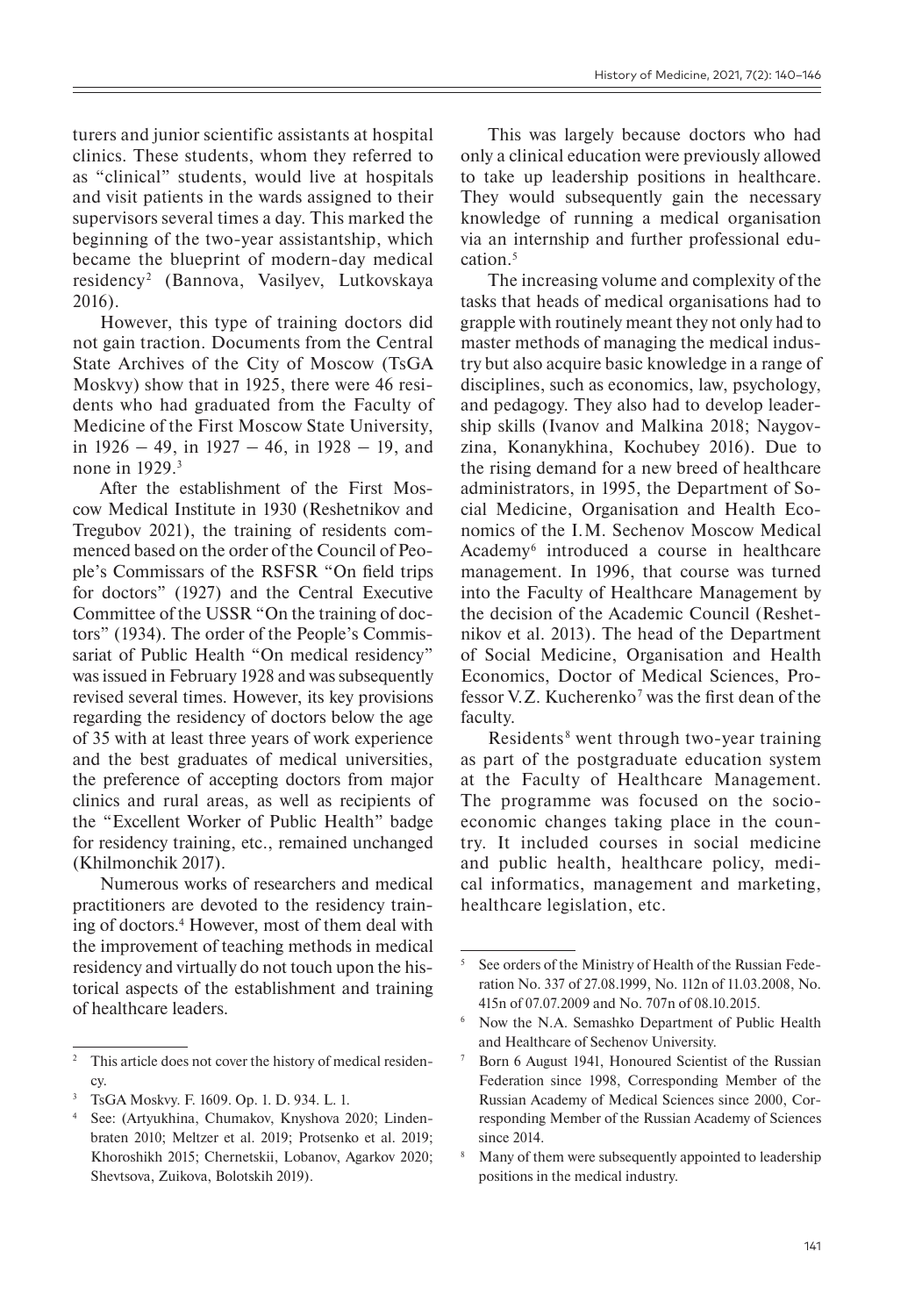

**Fig. 1.** First resident graduates (1996–1998) and lecturers of the Faculty of Healthcare Management.<sup>9</sup> *From the archives of the N.A. Semashko Department of Public Health and Healthcare.*

Residents of the faculty went through practical training and internships at the Ministry of Health of the Russian Federation, Federal Compulsory Medical Insurance Fund, Department of Health of Moscow and Moscow Region, at Moscow city clinical hospitals and polyclinics, health insurance organisations, etc. The residents then completed their dissertation work after the internship. The Faculty of Healthcare Management had its first graduates in 1998 (fig. 1).

The standard of training residents at the faculty was largely determined by active international cooperation with leading foreign universities that train healthcare administrators starting from 1995. The faculty professors and lecturers participated in partnership programmes with foreign

tertiary education institutions such as the University of Minnesota and Tulane University (USA), the University of Oslo (Norway) and Leiden University (the Netherlands) (fig. 2). They discussed the curriculum for residents with their foreign colleagues. Modules such as "Marketing", "Human Resource Management", "Financial Management", "Health Economics", and "Information Management" were developed and tested. And teaching guides were prepared for students based on these modules.

Residents fluent in English could undergo summer practical training and internships at universities abroad, where they attended lectures by leading professors, master classes, etc. In 1999, three faculty residents undertook the International Master of Public Health Programme at the Hebrew University–Hadassah Braun School of Public Health and Community Medicine (Jerusalem, Israel). From 1999 to 2000, nine second-year residents undertook summer practical placements at the University of Oslo and Norwegian healthcare institutions. In 2000, six residents completed an internship on the "Health Economics" programme at the University of York (UK).

The experience of colleagues from leading foreign universities allowed professors and lecturers of the Faculty of Healthcare Management to successfully develop a modern theoretical framework for researching domestic healthcare reform. It also enabled the prepara-

In the photograph in the bottom row: at the centre  $-$ Dean of the Faculty, Doctor of Medical Sciences, Professor V.Z. Kucherenko; to his left  $-$  Candidate of Medical Sciences, Associate Professor V.M. Alekseeva, Doctor of Medical Sciences, Professor L.E. Syrtsova, Candidate of Medical Sciences, Associate Professor O.A. Manerova, Candidate of Medical Sciences, Associate Professor V.G. Petukhov, Candidate of Medical Sciences, Associate Professor G.A. Kolykhalova; to the right – Candidate of Medical Sciences, Associate Professor A.P. Golubeva, Candidate of Medical Sciences, Assistant Lecturer S.G. Boyarsky, Candidate of Economic Sciences, Associate Professor N.G. Shamshurina, Assistant Lecturer E.V. Demysheva.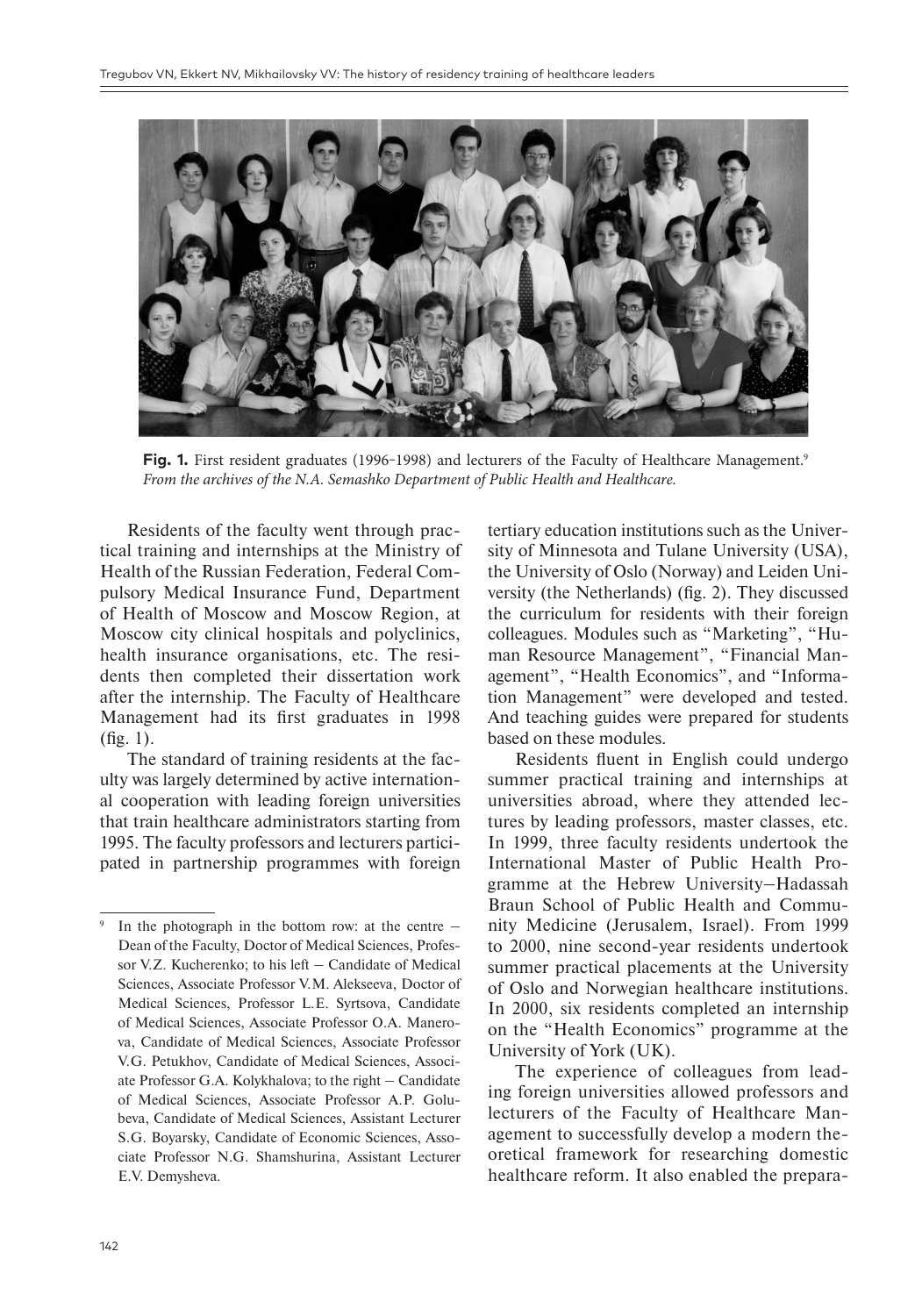

**Fig. 2.** Members of the Faculty of Healthcare Management during their time at Leiden University and their Dutch colleagues (1998).10 *From the personal archives of Professor V.Z. Kucherenko*.

tion and introduction into the educational process study guides on health economics, health insurance, health systems of foreign countries, medical marketing and healthcare management basics, etc.

Members of the faculty also took part in projects under the TACIS EDRUS 9702 programme "Russian Federation: Health System Management Support" (1999–2000). Under this programme, the faculty set up the Moscow Resource Educational Centre for Healthcare Management, whose tasks were the advancement of educational activities in health management and economics and coordination of the work of regional departments (Republic of Chuvashia, Yaroslavl Region).

Until its restructuring in 2013, the Faculty of Healthcare Management was actively conducting teaching and research work in collaboration with the teaching staff of the Department of Social Medicine, Organisation and Health Economics, which, in 1995, developed the conceptual provisions for the residency training healthcare leaders.

In 2013, the Faculty of Healthcare Management was restructured, and new divisions were created at the I.M. Sechenov First Moscow State Medical University: the Higher School of Healthcare Management and the Institute of Social Sciences, which included the Department of Sociology of Medicine, Health Economics and Health Insurance.

Today, healthcare organisation and public health professionals in Russia are trained via residency11 training. Among them are doctors who have successfully completed the "General Medicine", "Medical Preventive Care", "Paediatrics" and "Dentistry" specialist programmes. These professionals also undergo further education via a retraining programme for people who have completed an internship or residency training in one of the specialities of the enlarged groups of specialities – "Clinical Medicine" or "Health Sciences and Preventive Medicine".<sup>12</sup> After acquiring the qualification of "Doctor/Healthcare and Public Health Organiser", in accordance

<sup>&</sup>lt;sup>10</sup> Pictured from left to right: Candidate of Medical Sciences, Associate Professor V.M. Alekseeva, Doctor of Medical Sciences, Professor L.E. Syrtsova, Professor F. van der Broek, Doctor of Medical Sciences, Professor V.Z. Kucherenko, Professor A. Sherpenis, Candidate of Medical Sciences, Associate Professor M.V. Avksentyeva.

<sup>&</sup>lt;sup>11</sup> According to the provisions of the Federal State Educational Standard for Higher Education, introduced in 2014 (Order of the Ministry of Education and Science of the Russian Federation No. 1114 of 26 August 2014).

<sup>&</sup>lt;sup>12</sup> According to the order of the Ministry of Health of the Russian Federation No. 707n of 08.10.2015.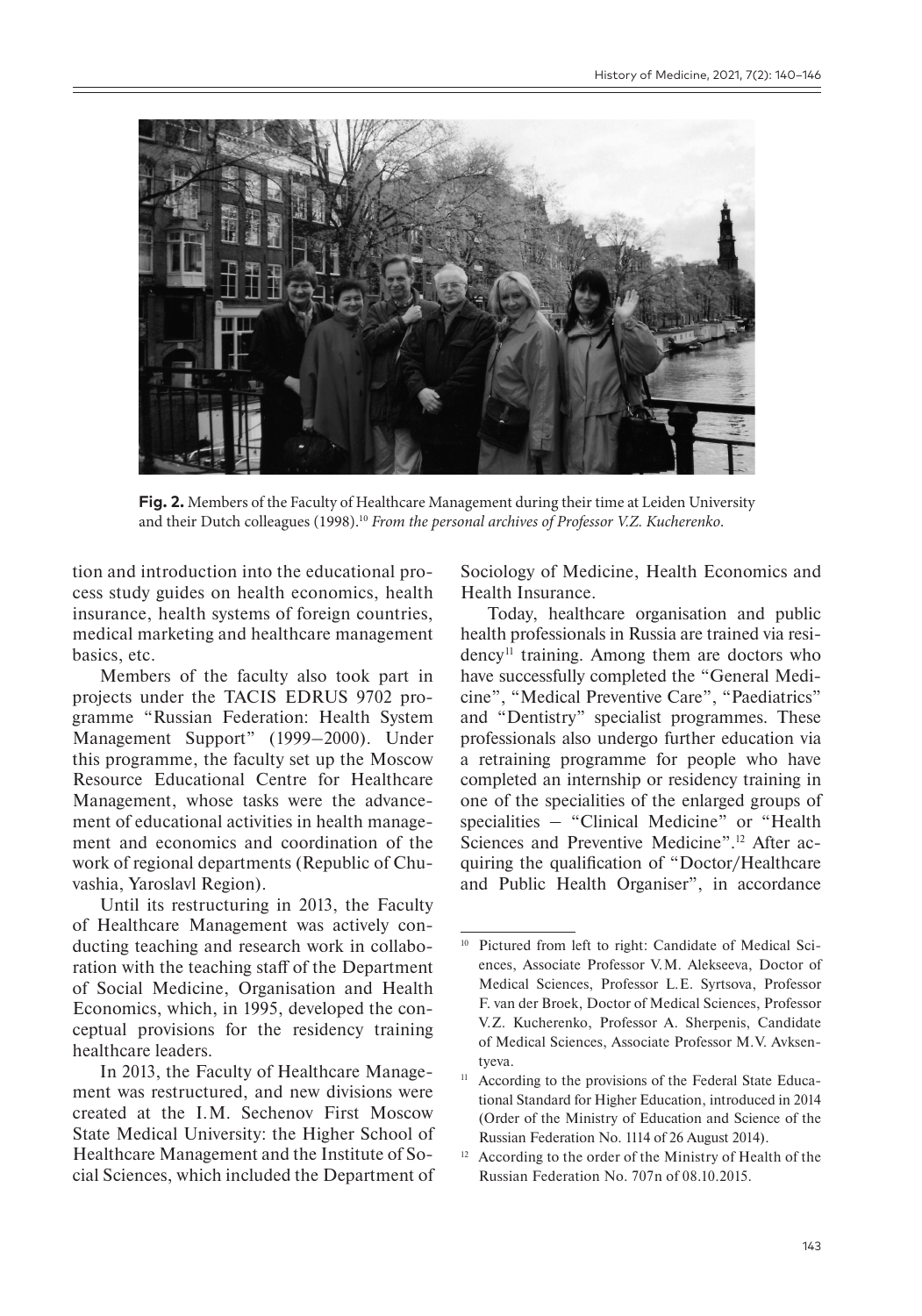with their current position, graduates start discharging their professional duties approved by the Ministry of Labour and Social Protection of the Russian Federation.<sup>13</sup>

Considering the vast academic potential of its staff, the N.A. Semashko Department of Public Health and Healthcare, which became part of the F.F. Erisman Institute of Public Health of Sechenov University in 2019, started training residents for the "Healthcare Organisation and Public Health" speciality in 2014. The department's staff already had experience training healthcare leaders. From 2008 to 2016, nursing management professionals undertook internships and residency training at the department, and from 2010 to  $2016 -$  an internship for the "Healthcare Organisation and Public Health" speciality.

Based on the requirements of the Federal State Educational Standard for Higher Education and the professional standard, the department's teaching staff is successfully implementing several areas to improve the efficiency and quality of training residents in the "Healthcare Organisation and Public Health" speciality. Students are given career guidance, and prospective students are acquainted with residency training opportunities and peculiarities.14 The department's staff helps new residents adapt to the new learning environment. Motivating residents towards learning activities is a priority, and character-building is assigned a key role.15 The department employs cutting-edge

student-centred and practice-oriented technologies when training residents. In theoretical classes, the department makes ample use of active learning methods, with scenarios as close as possible to the day-to-day activities of heads of medical organisations.16 E-learning and distance learning technologies are used when organising unsupervised work for residents.<sup>17</sup>

The department's staff also prepares residents for primary specialised accreditation and future employment. During the first year, residents are assisted in mapping out a personal career path during training and for the next five years of practical work (Tregubov, Yakushina, Romanova 2019). Once training is complete, the residents undergo certification. And from 2021, they undergo primary specialised professional accreditation and work in public health agencies, research and academic institutions, and public and private medical organisations in Moscow and the Moscow Region.

doctors to be honest, attentive and caring to the patient, show the highest respect for human life, respect medical privacy, show gratitude and respect for their teachers, be demanding and fair to their students, treat colleagues kindly, preserve and advance the noble traditions of medicine.

- <sup>16</sup> A simulation and communicative method was developed and is successfully used to conduct a number of classroom sessions and during the interim and final assessment of residents. It allows training and testing practical skills among residents necessary for communication with the staff of medical organisations. The method simulates the environment in which the administrative staff of medical organisations work. The practical task database was developed taking into account the work carried out by medical curriculum developers, medical statisticians, organisational and guidance department heads, deputy chief physicians and chief physicians of medical organisations, and is divided into four thematic groups: addressing the team, receiving visitors, setting tasks over the phone, verification of the document that the employeе should have prepared.
- $17$  The electronic learning kits for each discipline developed by the department's staff for the residents are posted on the Unified Educational Portal of Sechenov University (http://do.sechenov.ru/). They include the syllabus, an electronic course of lectures, textbooks, tutorial and didactic guidelines for studying subjects and organising the educational process and the examination system. Additional materials include hyperlinks to free online courses, official government sites, electronic libraries and video hosting services, etc.

<sup>&</sup>lt;sup>13</sup> Order of the Ministry of Labour and Social Protection of the Russian Federation No. 768n of 7 November 2017.

<sup>&</sup>lt;sup>14</sup> Since 2016, the department has been offering pre-final and final-year students at Sechenov University the opportunity to undergo additional training at the "Healthcare Leaders Factory" Student Laboratory of Excellence, which is an effective platform for vocational guidance of future healthcare leaders. Vocational guidance and individual work on informing students from other educational organisations are carried out during student Olympiads and various research and training conferences on public health for young researchers.

<sup>&</sup>lt;sup>15</sup> Under the Federal Law of the Russian Federation No. 273-FZ of 29 December 2012, education is presented as a single mentoring and teaching process. The Federal Law of the Russian Federation No. 323-FZ of 21 November 2011 lays out the physician's oath, which requires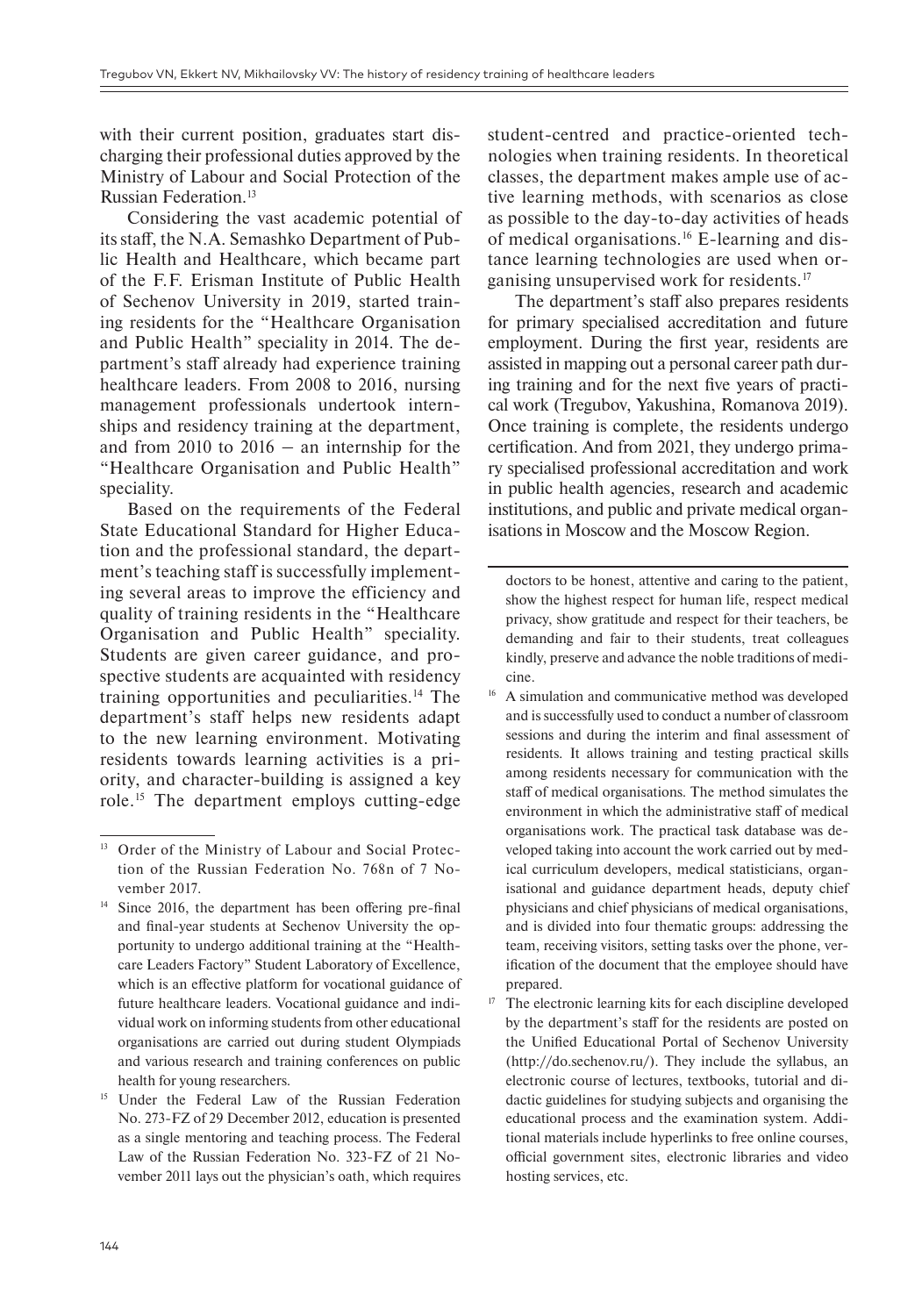Therefore, despite that the training of clinical residents in Russia has been going on since the first half of the 19th century, would-be healthcare leaders did not have the opportunity to undergo residency training in their speciality until almost the late 20th century. Initially, they undertook residency training or internships in clinical or preventive specialities. Then, before being appointed to a post, they acquired the necessary managerial skills in the advanced professional education system via professional retraining programmes. Since its establishment on 20 Feb-

### **References**

- Artyukhina AI, Chumakov VI, Knyshova LP (2020) Personalizirovannaya pedagogicheskaya podgotovka kadrov vysshey kvalifikatsii v ordinature [Personalised pedagogical training of highly qualified personnel in residency course]. Obrazovatelnyy vestnik "Soznanie" [Educational bulletin "Consciousness"] 22(3): 15–19. (In Russ.)
- Bannova ES, Vasilyev IV, Lutkovskaya NA (2016) K voprosu o realizatsii obrazovatelnykh professionalnykh programm vysshego meditsinskogo obrazovaniya [Revisiting the implementation of educational professional programs of the higher medical education]. Meditsina i obrazovanie v Sibiri [Journal of Siberian Medical Sciences] S: 1. (In Russ.)
- Chernetskii VY, Lobanov GV, Agarkov AV (2020) Kouchingovyy podkhod kak innovatsionnyy metod obucheniya po programme ordinatury "Travmatologiya i ortopediya" [Coaching approach as an innovative method of teaching according to medical residency programme "Traumatology and Orthopedics"]. Universitetskaya klinika [Universiti clinic] 1(34): 119– 128. (In Russ.)
- Ivanov NP, Malkina LV (2018) Metodologicheskie aspekty podgotovki rukovodyashchikh kadrov dlya otechestvennogo zdravookhraneniya [Methodological aspects of training of managerial personnel for domestic health care system]. Fundamentalnye issledovaniya [Fundamental research] 11–2: 232–238. (In Russ.)
- Khilmonchik N (2017) Klinicheskaya ordinatura vysshaya forma podgotovki vrachey-spetsialistov v respublike Belarus [Residency is the highest form in training of medical specialists in the Republic of Belarus]. Byulleten Natsionalnogo nauchnoissledovatelskogo instituta obshchestvennogo zdorovya imeni N.A. Semashko [Bulletin of the Nation-

ruary 1922, the Department of Social Hygiene, which was succeeded by the N.A. Semashko Department of Public Health and Healthcare of Sechenov University, has trained future doctors, first in social hygiene and then in public health and healthcare. In 1995, the department's teaching staff developed conceptual provisions for the residency training of healthcare leaders. The domestic and foreign experience gained allowed the department's staff to start training healthcare and public health professionals at an entirely new level in 2014.

al Research Institute of Public Health named after N.A. Semashko] S: 191–193. (In Russ.)

- Khoroshikh NV (2015) Prepodavanie akusherstva i ginekologii v klinicheskoy ordinature/internature v usloviyakh perekhoda na FGOS tretego pokoleniya [Features teaching of obstetric and gynecology in the clinical residency/ internship in the transition to the GEF third generation]. Innovatsionnaya nauka [Innovation science] Vol. 2. No. 5(5): 268–271. (In Russ.)
- Lindenbraten LD (2010) Modifikatsiya klinicheskoy ordinatury po luchevoy diagnostike [Updating of clinical internship on diagnostic radiology]. Radiologiya – praktika [Radiology and Practice] 3: 4–17. (In Russ.)
- Meltzer RI, Lozovik IP, Nedbaylik SR, Mamoshkin MM, Shurkin SV (2019) O razlichnykh aspektakh klinicheskoy ordinatury v sovremennom obrazovatelnom kontekste [On different aspects of post-graduate clinical course in modern education context]. International Journal of Professional Science 12: 9–12. (In Russ.)
- Naygovzina NB, Konanykhina AK, Kochubey AV (2016) Zadachi podgotovki i nepreryvnogo professionalnogo razvitiya administrativno-upravlencheskikh kadrov zdravookhraneniya v sisteme dopolnitelnogo professionalnogo obrazovaniya [The tasks of training and continuous professional development of administrative managerial health personnel in the system of supplementary professional education]. Zdravookhranenie Rossiiskoi Federatsii [Health care of the Russian Federation] 60(1): 35–40. (In Russ.)
- Protsenko OA, Protsenko TV, Provizion AN, Taktashov IR, Boryak SA et al. (2019) Problemy obucheniya v ordinature po dermatovenerologii i puti ikh resheniya [Problems of studying in dermatology residency and ways of their solution]. Torsuevskie chteniya: nauchno-prakticheskiy zhurnal po dermatologii,